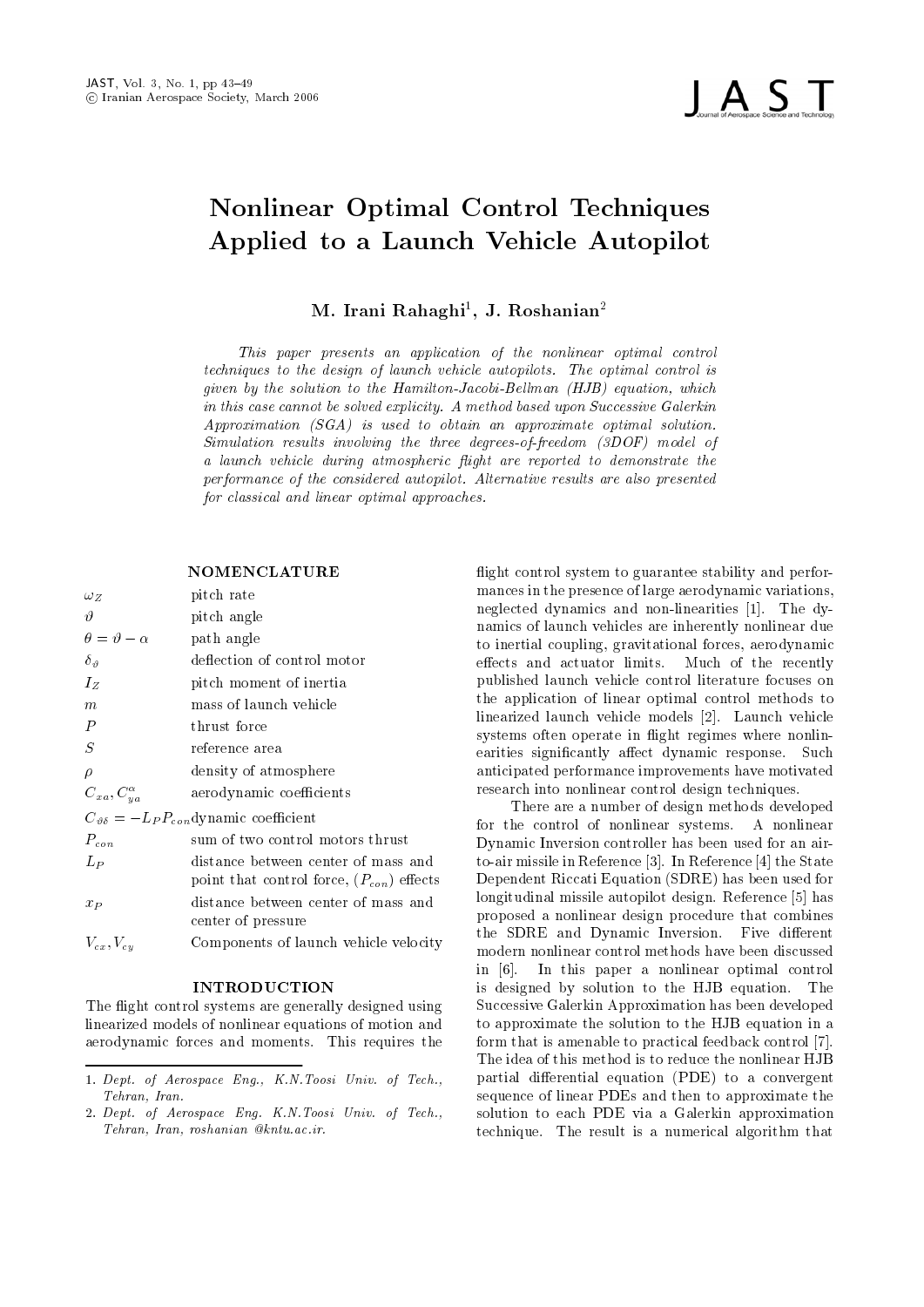back control law-technique has been applied to a technique has been applied to a technique has been applied to number of problems in the problems of problems in the problems of problems in the problems of problems in the p A comprehensive comparison has been carried out in  $[11]$  between the SGA method and five other methods for synthesis of nonlinear control systems- In Reference [12] the SGA method has been used for developing tracking controllers for nonlinear systems-

Nonlinear optimal control approach is described in section - Launch vehicle equations of motion are detailed in section - Control synthesis and imple mentation are presented in section - The simulation results are presented in section - A comparison between SGA, classical and linear optimal controllers is also presented in the same section-

## NONLINEAR OPTIMAL CONTROL APPROACH

For a system modeled by the nonlinear state equations

$$
x^{\bullet} = f(x) + g(x)u(x), \tag{1}
$$

and the performance index

$$
J(x) = \int_0^\infty (l(x) + ||u(x)||^2 R) dt,
$$
 (2)

where  $l(x)$  can be any positive definite function of x, commonly in the form  $x^T Q x$ , which Q is a semi-positive definite matrix and  $R$  is a positive definite matrix [1,  $10$ .

The optimal control which minimizes the perfor mance index is given by

$$
u^*(x) = -\frac{1}{2}R^{-1}g^T(x)\frac{\partial J^*}{\partial x},\tag{3}
$$

where  $J(x)$  is a positive definite function that satisfies  $\frac{1}{18}$ the Hamilton-Jacobi- Bellman (HJB) equation  $[13]$ :

$$
\frac{\partial J^{*T}}{\partial x} f(x) + l(x) - \frac{1}{4} \frac{\partial J^{*T}}{\partial x} g(x) R^{-1} g^{T}(x) \frac{\partial J^{*}}{\partial x} = 0, \tag{4}
$$

If system  $(1)$  is linear and the state penalty function  $l(x)$  is quadratic the HJB equation reduces to the standard Riccati equation of optimal control  $[7, 13]$ .

#### Successive Approximation

This method that is sometimes called "iteration in policy space" was first used in the context of the HJB equation by Bellman [7, 14].

The HJB equation  $(3, 4)$  can be generalized to form an iterative solution process where

$$
\frac{\partial J^{(i)T}}{\partial x} \left[ f + gu^{(i)} \right] + l + \left\| u^{(i)} \right\|^2 R = 0, \tag{5}
$$

$$
u^{(i+1)} = -\frac{1}{2}R^{-1}g^{T}\frac{\partial J^{(i)}}{\partial x}.
$$
 (6)

Equation  $(5)$  is known as the Generalized Hamilton-JacobiBellman GHJB equation- Starting with a known control,  $u \vee$  (e. g. FD control) that stabilizes over a bounded domain of the state space  $\Omega$ , and iteratively solves Equations  $(5)$  and  $(6)$ , successive value for  $J^{(i)}$  and  $u^{(i)}$  are found which have been shown to converge to the optimal values  $u^*$  and  $J^*$  given  $\mathbf{r}$   $\mathbf{r}$   $\mathbf{r}$  and  $\mathbf{r}$  and  $\mathbf{r}$   $\mathbf{r}$  and  $\mathbf{r}$  and  $\mathbf{r}$  and  $\mathbf{r}$  and  $\mathbf{r}$  and  $\mathbf{r}$ reduces the HJB equation to an innite sequence of  $\sim$ linear partial differential equations of the form  $(5)$ where  $\mathbf{u}$  is a known function of  $\mathbf{v}$  and  $\mathbf{v}$  and  $\mathbf{v}$  and  $\mathbf{v}$ linear rstorder partial dierential equation 
- One  $\left\{J^{(i)}\right\}_{i=0}^{\infty}$  and  $\left\{u^{(i)}\right\}_{i=0}^{\infty}$  [7]:

- For each  $x \in \Omega$ :  $J^*(x) \leq J^{(i+1)}(x) \leq J^{(i)}(x)$ , if  $J^{(1)}(x) = J^{(1)}(x)$  then:  $J^{++\to}(x) = J^+(x)$
- $\bullet$  If  $u^{\scriptscriptstyle (8)}$  stabilizes system (1) on  $\Omega$ , then so does  $u^{\scriptscriptstyle (8)}$ for all  $i > 0$ .
- $\bullet$  The control  $u^{\nu+1}$  has better performance in the same sense as the optimal control,  $u$  , for example  $50\%$  gain reduction margin and infinite gain margin , and diculty is the different the GHT equation is the GHT equation is the GHJB equation is the GHJB equation is difficult to solve analytically.

## Galerkin Approximation

To solve a partial differential equation  $A(J)=0$  with boundary conditions  $J(0)=0$ , Galerkin's method assumes that we can find a complete set of basis functions  $\{\phi_j\}_{j=1}^\infty$  such that  $\phi_j(0) = 0$   $(\forall_j)$ , and  $J(x) =$ P-Resident and the property of the contract of the contract of the contract of the contract of the contract of  $j=1$  for  $j$  if  $j$  if  $j$  where the sum is assumed to converge to converge to converge to converge to converge to converge to converge to converge to  $\alpha$ point wise in some set - and - and - and - and - and - and - and - and - and - and - and - and - and - and - a is  $J_N(x) = \sum_{i=1}^{n} C_i \phi_i(x)$  and the  $j=1$  and the coefficients  $j$ obtained by solving the algebraic equation

(4)  $\int_{\Omega} A(J(x)) \phi_s(x) ds = 0, \qquad S = 1 \text{ to } N$  (7)

The set  $\{\phi_j\}_{j=1}^\infty$  is a complete basis set for the domain of partial differential equation  $[7, 17]$ .

### Numerical Solution of The Ghjb Equation

In Reference [7] a computational Galerkin method has  $\mathcal{L}$  is the proposed to solve  $\mathcal{L}$  . It is in the solve  $\mathcal{L}$ assumed that

$$
J^{(i)} = \sum_{j=1}^{\infty} C_j^{(i)} \phi_j(x),
$$
 (8)

and that the basis functions,  $\{\phi_j(x)\}_{j=1}^{\infty}$  are continuous and dened every where on - An approximation to - An approximation to - An approximation to - An approximation to  $J^{(i)}$  can be formed by the first N terms of the infinite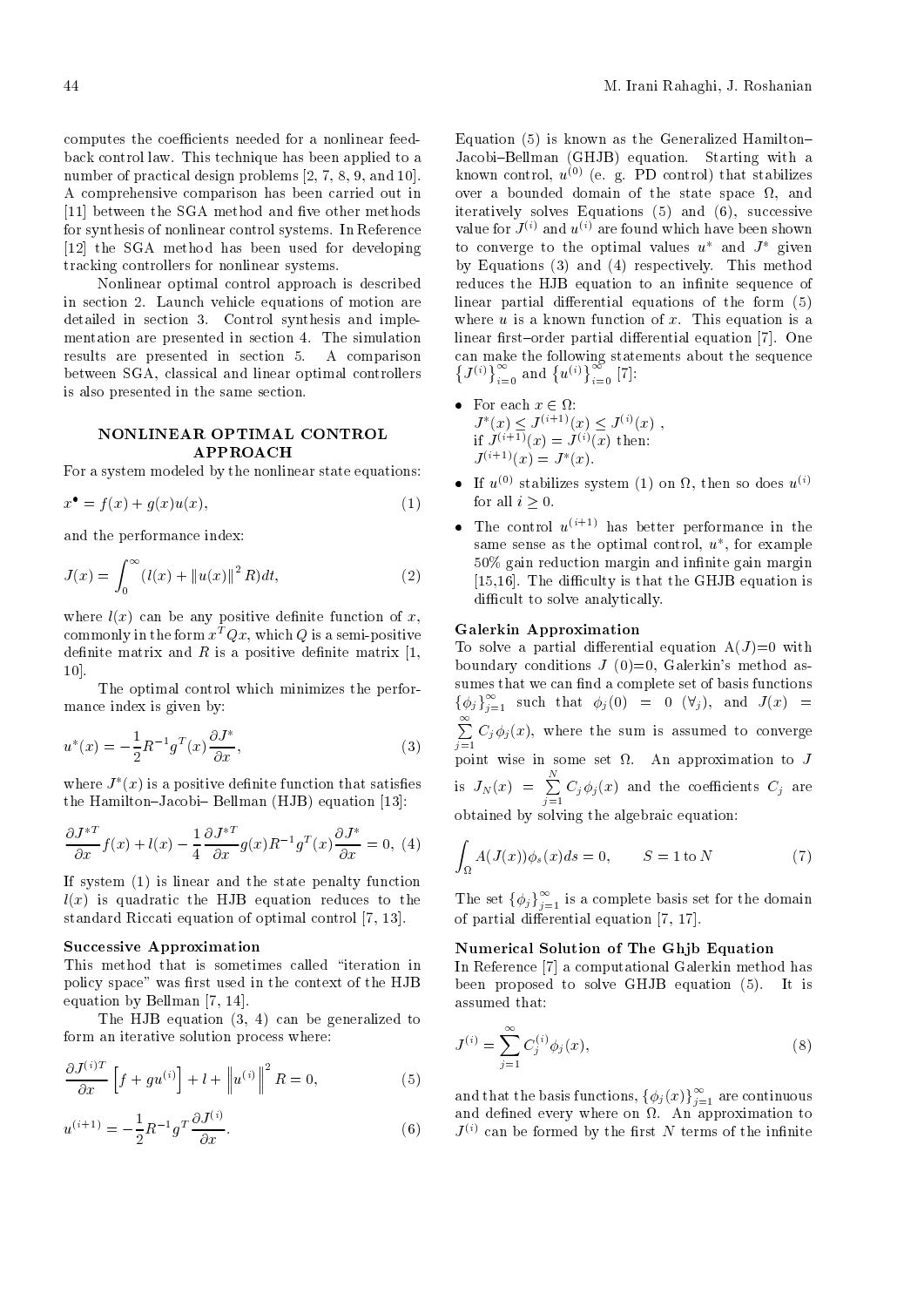series

$$
J_N^{(i)} = \sum_{j=1}^N C_j^{(i)} \phi_j(x), \tag{9}
$$

where the coefficients  $(C_1^{\vee\vee},C_2^{\vee\vee},...,C_N^{\vee\vee})$  are obtained by solving

$$
\int_{\Omega} \left[ \frac{\partial \left( \sum_{j=1}^{N} C_j^{(i)} \phi_j \right)}{\partial x} \left( f + g u^{(i)} \right) + l + \left\| u^{(i)} \right\|^2 R \right] \phi_S dx = 0, \\
S = 1 \text{ to } N \tag{10}
$$

These equations can be solved to find  $C_{\mathcal{F}} =$  $\left[C_1^{(i)}C_2^{(i)}...C_N^{(i)}\right]^T$  and  $u^{(i+1)}$  can be calculated from equa $t = t + t$ 

#### SGA Feedback Synthesis Algorithm

By definition, the inner product of two functions  $f(x)$  and  $g(x)$  are:

$$
\langle f(x), g(x) \rangle_{\Omega} = \int_{\Omega} f(x)g(x)dx. \tag{11}
$$

The computation of the coefficients is performed according to the SGA feedback algorithm below [10]:

- $\bullet$  Input:
	- $f, g, l, R, \Omega, {\phi_i(x)}_{i=1}^N, u^{(0)}.$
- $\bullet$  Compute the matrices:

$$
A_{1} = \begin{bmatrix} < \frac{\partial \phi_{1}^{T}}{\partial x} f, \phi_{1} > \alpha < \frac{\partial \phi_{N}^{T}}{\partial x} f, \phi_{1} > \alpha \\ & \vdots & & \vdots \\ & & \frac{\partial \phi_{1}^{T}}{\partial x} f, \phi_{N} > \alpha < \frac{\partial \phi_{N}^{T}}{\partial x} f, \phi_{N} > \alpha \end{bmatrix}, \qquad \begin{aligned} &\text{plane} \\ &\text{assume} \\ &\text{given} \\ &\text{given} \\ &\text{given} \\ &\text{and} \\ A_{2} = \begin{bmatrix} < \frac{\partial \phi_{1}^{T}}{\partial x} g u^{(0)}, \phi_{1} > \alpha < \frac{\partial \phi_{N}^{T}}{\partial x} g u^{(0)}, \phi_{1} > \alpha \\ & \vdots & & \vdots \\ & & \frac{\partial \phi_{1}^{T}}{\partial x} g u^{(0)}, \phi_{N} > \alpha < \frac{\partial \phi_{N}^{T}}{\partial x} g u^{(0)}, \phi_{N} > \alpha \end{bmatrix}, \qquad \begin{aligned} &\text{plane} \\ &\text{of} \\ &\text{of} \\ &\text{of} \\ &\text{of} \\ b_{1} = -\begin{bmatrix} < l, \phi_{1} > \alpha \\ & \vdots & \vdots \\ < l, \phi_{N} > \alpha \end{bmatrix}, \qquad b_{2} = -\begin{bmatrix} < \left\| u^{(0)} \right\|^{2} R, \phi_{1} > \alpha \\ &\vdots \\ & < \left\| u^{(0)} \right\|^{2} R, \phi_{1} > \alpha \end{bmatrix}, \qquad \begin{aligned} &\text{plane} \\ &\text{even} \\ &\text{even} \\ &\text{of} \\ &\text{of} \\ &\text{of} \\ &\text{of} \\ &\text{of} \\ &\text{and} \end{aligned}
$$

$$
m_i(j,k) = \frac{\partial \phi_k^T}{\partial x} g R^{-1} g^T \frac{\partial \phi_i}{\partial x}, \phi_j >_{\Omega}.
$$

 $\bullet$  Initial step:

$$
A = A_1 + A_2, \quad b = b_1 + b_2,
$$
  
\n
$$
C^{(0)} = A^{-1}b, \quad i = 1.
$$

 $\bullet$  Iteration step:

$$
A_2 = -\frac{1}{2} \sum_{j=1}^{N} C_j^{(i-1)} M_j,
$$
  
\n0,  
\n
$$
b_2 = -\frac{1}{4} \begin{bmatrix} C^{(i-1)T} M_1 C^{(i-1)} \\ C^{(i-1)T} M_2 C^{(i-1)} \\ \vdots \\ C^{(i-1)T} M_N C^{(i-1)} \end{bmatrix},
$$
  
\n
$$
A = A_1 + A_2, \quad b = b_1 + b_2,
$$
  
\n
$$
C^{(i)} = A^{-1}b, \quad i = i + 1.
$$

٠ Output

 $\cdot$   $-$ 

 $\sim$  1  $\sim$  0.000  $\sim$  0.000  $\sim$ 

$$
u_N^{(i)} = -\frac{1}{2} R^{-1} g^T \left( \sum_{j=1}^N C_j^{(i)} \frac{\partial \phi_j}{\partial x} \right).
$$

 $t_{\rm c}$  to the solution of the Hamilton sweep. Belliman equation  $\tau$ In [18] conditions under which this algorithm converges were developed, also it was shown that for  $N$  sufficiently large, the approximate controls stabilize the system and are robust in the same sense as the optimal control

#### LAUNCH VEHICLE NONLINEAR MODEL

The dynamic model of the launch vehicle employed in the present research is from preparate interest consisted at a set of nonlinear differential equations describing the pitch plane rigid did ny mpenerina arao a launch vehicle vehicle vehicles. assumes all the lateral state variables are zero and equations are written in the body framewords of motions of motions of motion are  $\sim$  $\mathcal{Q}$  is a big by  $\mathcal{Q}$  is a big by  $\mathcal{Q}$ 

$$
m\left(\frac{dV_{cx}}{dt} - \omega_z V_{cy}\right) = mg_x + P + \frac{1}{2}\rho SC_{xa}V_{cx},\tag{12}
$$

$$
m\left(\frac{dV_{cy}}{dt} + \omega_z V_{cx}\right) = m g_y - \frac{1}{2}(C_{xa} + C_{ya}^\alpha)\rho S V_{cx} V_{cy}, \quad (13)
$$

$$
I_Z \frac{dw_z}{dt} = \frac{1}{2} x_p (C_{xa} + C_{ya}^\alpha) \rho S V_{cx} V_{cy} + C_{\vartheta \delta} \delta_\vartheta, \tag{14}
$$

$$
\frac{d\vartheta}{dt} = \omega_Z. \tag{15}
$$

<sup>1</sup> of attack. All coe
cients in these equations are timevariant For  $\vert$ , example, the mass decreases during the powered flight at a constant rate,  $C_{xa}$  is a function of Mach number and angle 

> The control ob jective is to a pitch in the control objective is to a pitch in the control of  $\mathcal{C}$ program or command value <sup>P</sup> The states are Vcx Vcy z and the control is  $\eta$  . The control in equations in  $(12)$  through  $(15)$  are functions of state variables and have timevariant behavior during the powered ight But in the underlying theory of the SGA, system equations must <u> To do source the source considered</u> and the source of the source  $\{1,2,3\}$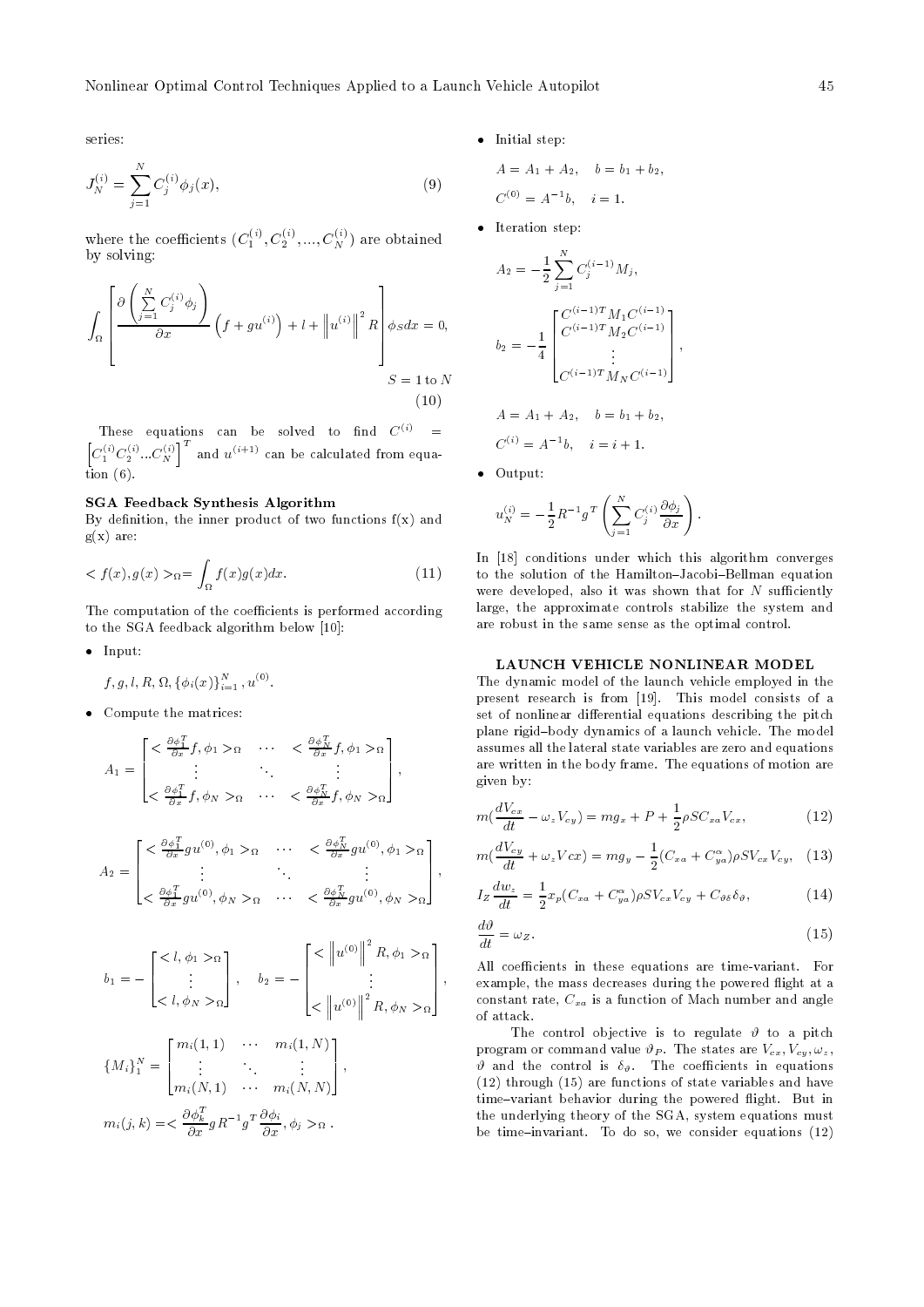through - in some sample times and assume that the coefficients are constant in any sample time, and then the controller is designed for these sample times

In any sample time, the objective is to regulate  $\vartheta$  to a non norre value , value al value corresponding time time and the corresponding time of  $\sim$ do so, the other states and the control must go to non-zero values, but the underlying theory of the SGA algorithm  $_{75}$ requires that I- part is been the states through the states of the state of the state of the state of the state of the state of the state of the state of the state of the state of the state of the state of the state of the and controls must go toward zero as time moves toward in nity and a deviation of variables must be performed to satisfy this requirement [10]. For a given desired nominal pith-angle  $\vartheta_P$ , the corresponding nominal values for the states can be calculated from the information of nominal trajectory. By performing the deviation of variables:

$$
x = \begin{bmatrix} x_1 \\ x_2 \\ x_3 \\ x_4 \end{bmatrix} = \begin{bmatrix} V_{cx} - V_{c x s s} \\ V_{c y} - V_{c y s s} \\ \omega_z - \omega_{z s s} \\ \vartheta - \vartheta_p \end{bmatrix},
$$

a new set of state equations will be denoted where a stabilizing control will cause  $v \to v_P$ ,  $x \to 0$  and  $u \to 0$  as  $t \to \infty$  . The output of interest is  $y = x_4$ . Equations (12) through - represent the nonlinear dynamic of the system These equations are of the general form of equation - and from them the functions <sup>f</sup> -x and g-x which are required for the synthesis of the control have been determined

# IMPLEMENTATION

In any sample time, with the model described above, the optimal feedback control can be synthesized based on the  $\mathcal{S}$  and  $\mathcal{S}$  are coming directly from  $\mathcal{S}$  and  $\mathcal{S}$  are coming directly from  $\mathcal{S}$ the equations of motion the cost function on the states l-x of the states  $\Omega$ , the basis functions  $\{\phi_j(x)\}_{j=1}^N$ , and the initial control low  $u^{(0)}$  remain to be determined. For the results presented here, the cost function was chosen to be:

$$
l(x) = x_4^2.
$$

 $\sim$  the system has only a single input  $\sim$   $\sim$   $\mu$  are weighting matrix on the control,  $R$  is a scalar variable and is set to one. The domain of possible values for the states is determined both by the physical capabilities of the system and the likely deviation of the states from their nominal value of zero. For the results presented here was de ned to be

 $-5m/s \le x_1 \le +5m/s$ ,  $-5m/s \leq x_2 \leq +5m/s,$  $-60 \text{ deg }$  /s  $\leq x_3 \leq +60 \text{ deg }$ /s,  $-10 \deg \leq x_4 \leq +10 \deg$ .

The proper selection of basis functions is a critical part in the design of controllers using SGA The basis functions used determine not only the accuracy of the Galerkin approximation but also the function of the states from which the control law is calculated. The selection of the basis functions also has implications on the operation of the







Figure 3. Angular velocity about z-axis

SGA algorithm. If the basis functions do not approximate the value of the function  $J^{(+)}(x)$  with sufficient accuracy, the algorithm will fail to converge. For this problem, a second-order set of polynomial basis functions was used as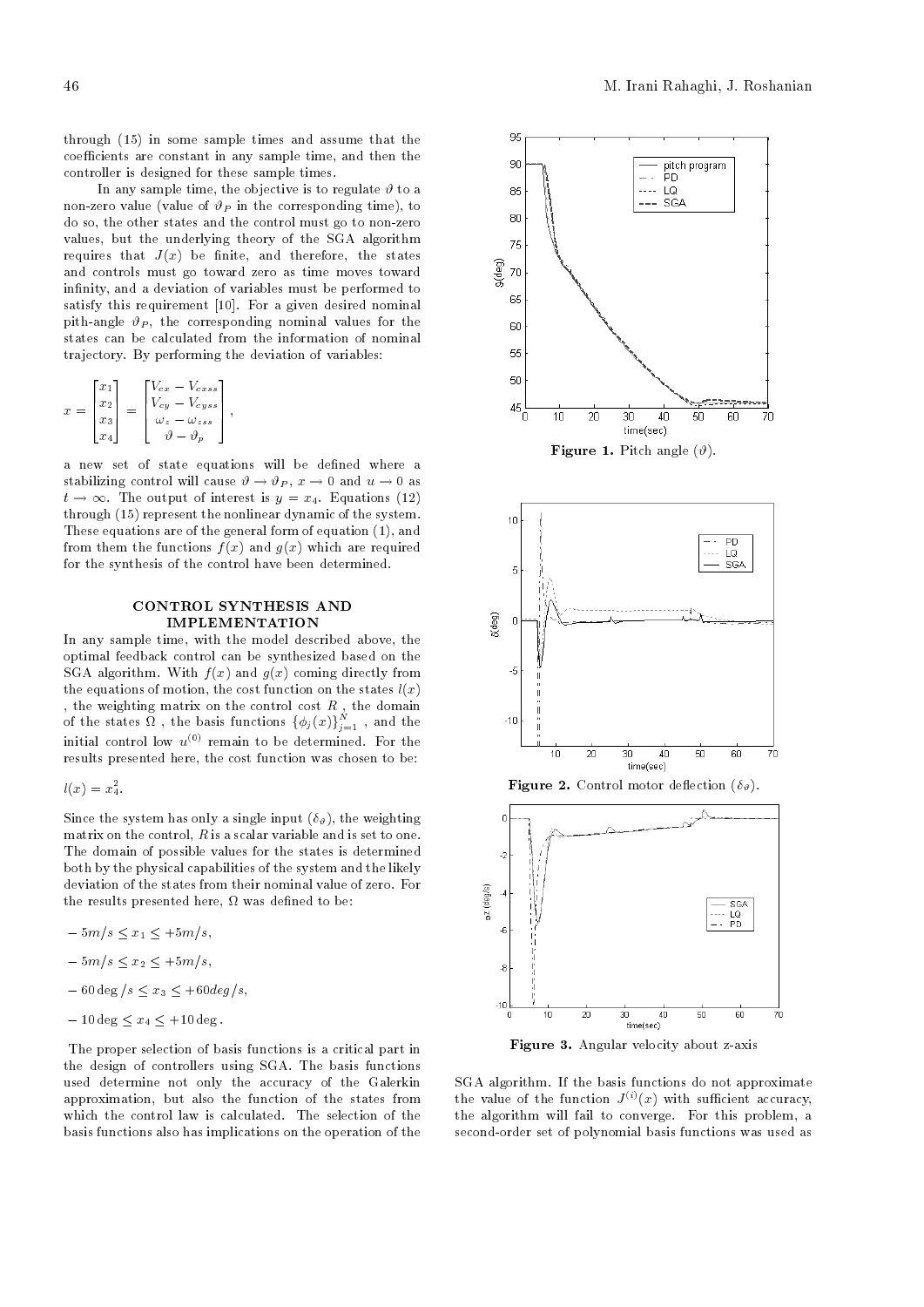set - default set - default set - default set - default set - default set - default set - default set - defaul

$$
\{\phi_j\}_{j=1}^{10} = \left\{\begin{array}{c} x_1^2, x_1x_2, x_2^2, x_1x_3, x_2x_3, \\ x_3^2, x_1x_4, x_2x_4, x_3x_4, x_4^3 \end{array}\right\},\,
$$

Second set of basis functions was selected for comparison of simulation results:

$$
\left\{\phi_j\right\}_{j=1}^6 = \left\{x_3^2, x_2x_4, x_3x_4, x_4^2, \sin^2 x_4, \tan^2 x_4\right\},\
$$

The initial stabilizing control has been designed by lineariz ing the equations of motion. This controller is obtained from solving the Riccati equation in any time For this problem the following initial control has been designed in any sample time

 $u^{y} = 5.6x_3 + 8x_4.$ 

#### SIMULATION RESULTS

Using the SGA synthesis algorithm a nonlinear optimal control law was computed for the pitch channel of the launch vehicle control system. Pitch angle with PD, LQ and SGA controllers is shown in Figure . This gure  $\mathbb{R}^n$ shows that SGA controller has a good performance as linear quadratic and PD controllers and tracks the pitch program exactly in the  $\mathcal{L}_{\mathcal{A}}$  and  $\mathcal{L}_{\mathcal{A}}$  is shown defined as shown in the shown of  $\mathcal{L}_{\mathcal{A}}$ The deflection of control motor in the classical method is very large SGA controller is better than PD and linear



**Figure 5.** path angle  $(\theta)$ .

optimal controllers and has minimum control effort. Pitch rate,  $\omega_Z$  is presented in Figure (3) and shows that the pitch rate of the vehicle with the SGA controller is less than with other controllers. Angle of attack is presented in Figure  $f(4)$  for three different controllers during the powered flight. Path angle  $\theta$  is shown in Figure (5). The effects of choosing different sets of basis functions are presented in Figures  $(6)$ and (7). Noisy response of SGA design considering wind perturbation is compared with the LQ controller in Figure  $(8).$ 

As with the design of a linear quadratic regulator changes in the behavior of this nonlinear system are brought about by changing the state weighting function  $l(x)$  and the weight on the control  $R$ .

It should be noted that the SGA design is optimal with respect to the basis functions used in the approxima tion. It is likely that a different set of basis functions could be chosen that would result in a better approximation Furthermore, by adding more complex basis functions, higher order nonlinear effects can be compensated [2]. If a standard complete basis like polynomial or sinusoid is blindly used in the algorithm, i.e., there is no basis selection, then the amount of memory required to compute and store the coefficients grows exponentially. To overcome this problem particular basis functions must be chosen that capture the essential dynamics of the problem. However, this creates problems of its own The selection of the basis



Figure 6. Pitch angle with two different sets of basis functions



Figure Control motor deection - with two dierent sets of basis functions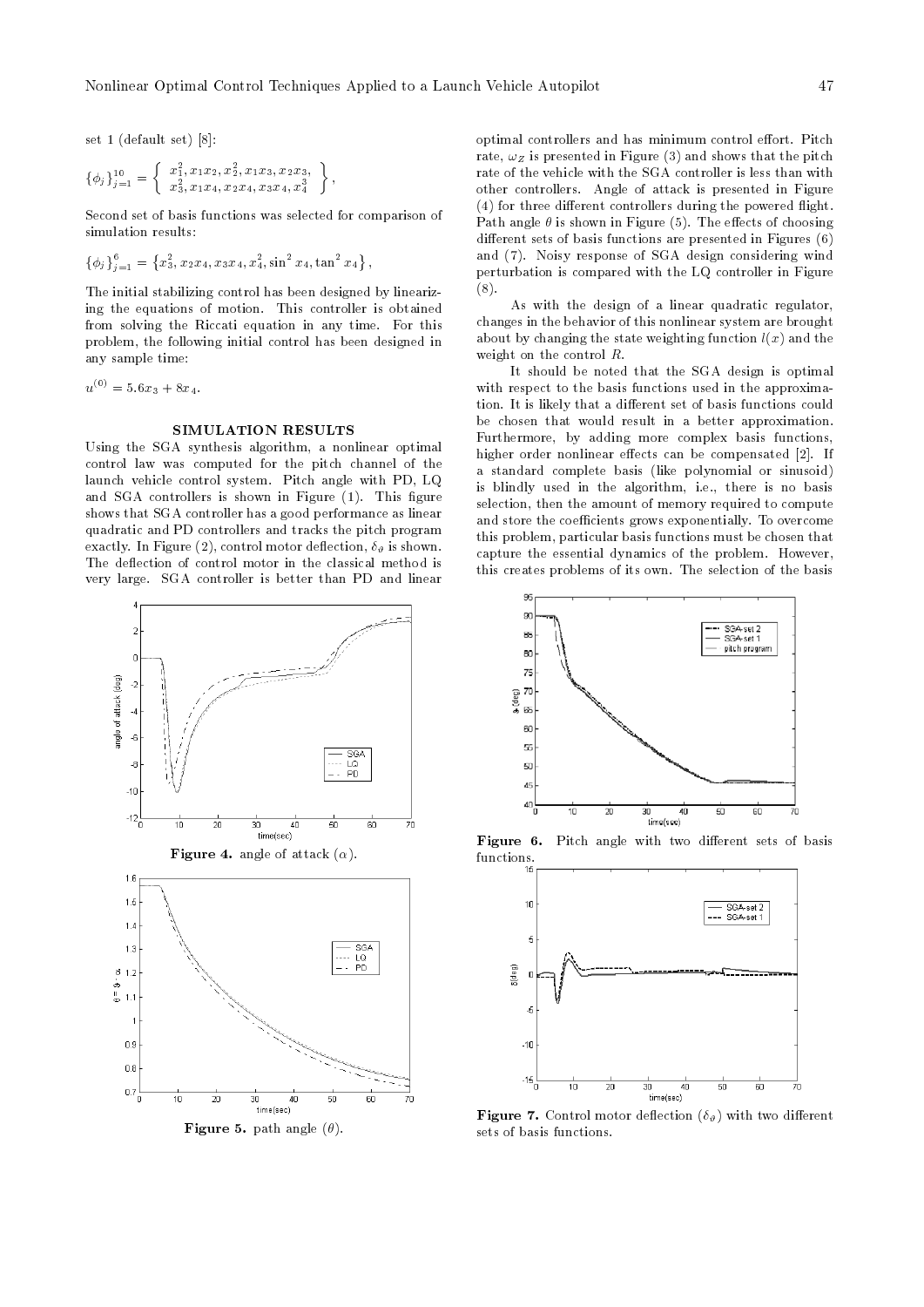

Figure - Perturbed error of pitch angle for the SGA and LQ controllers.

functions requires understanding of particular problem being solved- Further research needs to be directed at automating the selection of appropriate basis functions $[7]$ . The resulting approximation scheme has several interesting properties

- The algorithm must be started with an initial stabilizing control-term is large enough the order of approximation is large enough to approximately defined as a series of a then one interpretation of the algorithm is that it improves the performance of the control at each iteration-
- Result is closedloop control that is easy to implement-
- The region  $\{1,2,3,4,5\}$  and  $\{1,3,4,5\}$  are applied for the approximation  $\{1,2,4,5\}$ proximate control is dictated by the stability region for the initial stabilizing control, and is therefore known a priori and is usually defined explicitly by the designer.
- The stability region of the approximate control is equal to the approximate control is equal to the approximate control is equal to the approximate control is equal to the approximate control in the control is equal to th to the region of convergence.
- The computations are performed oline- The online burden consists of computing linear combinations of state-dependent basis functions.
- Through judicious selection of the basis functions the curse of dimensionality can be mitigated [20].
- Once the basis functions are selected the approximation process can be completely automated-
- The resulting control is given by a linear combination of terms involving a set of basis functions-
- This method is a seriesbased approximation-different approximation-different approximation-different approximation-
- If a quadratic penalty function is used then tuning the control becomes computationally simple-
- The robustness properties for nonlinear optimal control are similar as  $LQR$  50% gain reduction margin and infinite gain margin-armed the non-linearmed the non-marginoptimal controller, it will recover the optimal robustness margins as the number of terms in the approximation increases- It should be better than linearizing and applying an LQR controller-

#### **CONCLUSIONS**

In this paper, an optimal control method upon successive Galerkin approximation has been applied to the pitch-axis autopilot of a launch vehicle system- is a launch vehicle system- in the system- in the system- in the systemcompared with two compared compared with results-

demonstrate improvements in control motor deflection of SGA controller over linear optimal control and classical control- Based upon these results SGA appears to be a promising approach to control synthesis of systems having nonlinear dynamics-

#### ACKNOWLEDGMENTS

The author wish to acknowledge the valuable remarks and suggestions made by the reviewers which led to many improvements in the paper.

#### APPENDIX A

Structure and details of a typical classical LV attitude control system in - discussed in -pry- --- ---- problems . pitch angle is considered as input of the system- However the system is time varying and transfer function cannot be dened in the usual way-the usual way-the frozen pole in the frozen pole in the frozen pole in the frozen po approximation is used  $[19]$ .

It considers that the coefficients of vehicle[s model have constant value during certain interval of time- In this way a transfer rule of the observation can be obtained well as  $\sim$ methods of classical control theory the control law may be obtained as follow

GC KC TCs -

The coefficients  $K_C$ ,  $T_C$  are selected for PD controller by using classical frequency response method-way PDF classical frequency response method-way PDF classical frequency

A single fourth-order vector matrix equation defining the system is obtained from - Linear optimal controller is designed for any sample time using standard optimal control method presented in [13].

#### REFERENCES

- Bendotti P- saad M-M Advanced Control for the Design of STT Missile Autopilots", IEEE conference on Volume Issue is a proposal of the proposal of the proposal of the proposal of the proposal of the proposal o
- Timothy W-Mclain and Randal W-Beard Nonlinear Robust Missile Autopilot Design Using Successive Galerie Approximation Andrews Aidensity Airport tion, and Control conference and Exhibit, Portland, OR -
- Corey Schumacher Pramod P- Khargonekar Mis sile Autopilot Design Using Control with Gain Scheduling and Dynamic Inversion", Journal of Guidance Control and Dynamics -
- Mracek C-P- and Cloutier J- R- Missile Longitudinal Autopilot Design Using the State Dependent Riccati Equation Method", Proceedings of the International Conference on Nonlinear Problems in Aviation and Aerospace Daytona Beach FL -
- man, "Dynamic Inversion via State Dependent Riccati Equation Approach: Application to Flight Vehicles", Wright Patterson AFB OH AIAA -
- Menon P-K- Iragavarapu V-R- Ohlmeyer E-J- Soft ware tools for Nonlinear Missile Autopilot Design".